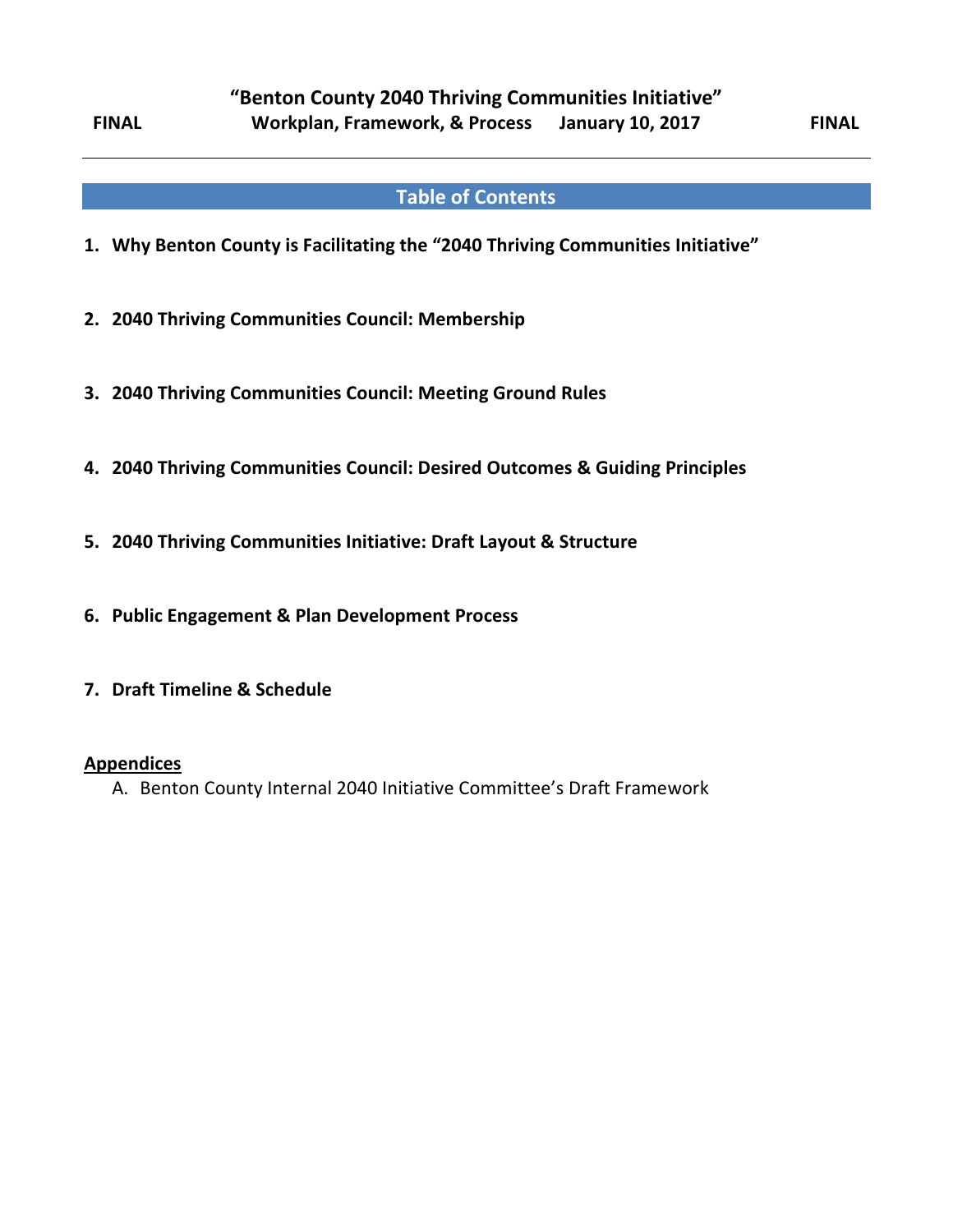## **Why Benton County is Facilitating the "2040 Thriving Communities Initiative"**

Benton County is a proud Community of diverse people and plentiful resources, with a rich blend of rural and urban qualities that yield robust opportunities for all. And yet, the next 25 years are projected to force issues and pressures upon our Communities that we have never faced. Impacts from climate change, population growth, aging infrastructure, changing demographics, water availability, and a projected major earthquake are but a few examples.

Our people and communities create a dynamic system, and so our government must be responsive and adaptable to change. Communities across the country are recognizing no local government can continue with traditional approaches of providing services with diminishing budgets and limited staffing. Instead, a new approach is required to provide critical services and long-term planning to ensure personal well-being and community resiliency and vitality.

Accordingly, Benton County embarked upon an exploration of identifying community needs and is committed to realigning services and budgets to reflect those values. In October of 2015, the County formed an internal committee to establish the public engagement process and a potential framework. From the outset, the Internal Committee's fundamental guiding principle was the 2040 Thriving Communities Initiative would be community led.

In spring of 2016, the 2040 Thriving Communities Council was formed. The 2040 Council is a group of individuals representing a variety of interests, including the farming and logging industries, OSU, regional development, municipalities, the private sector, and community organizations. Once core values are identified, the 2040 Council will establish strategies, actions, and measures of progress to guide future governance.

For additional information and to be kept up to date, please visit www.Benton2040.org.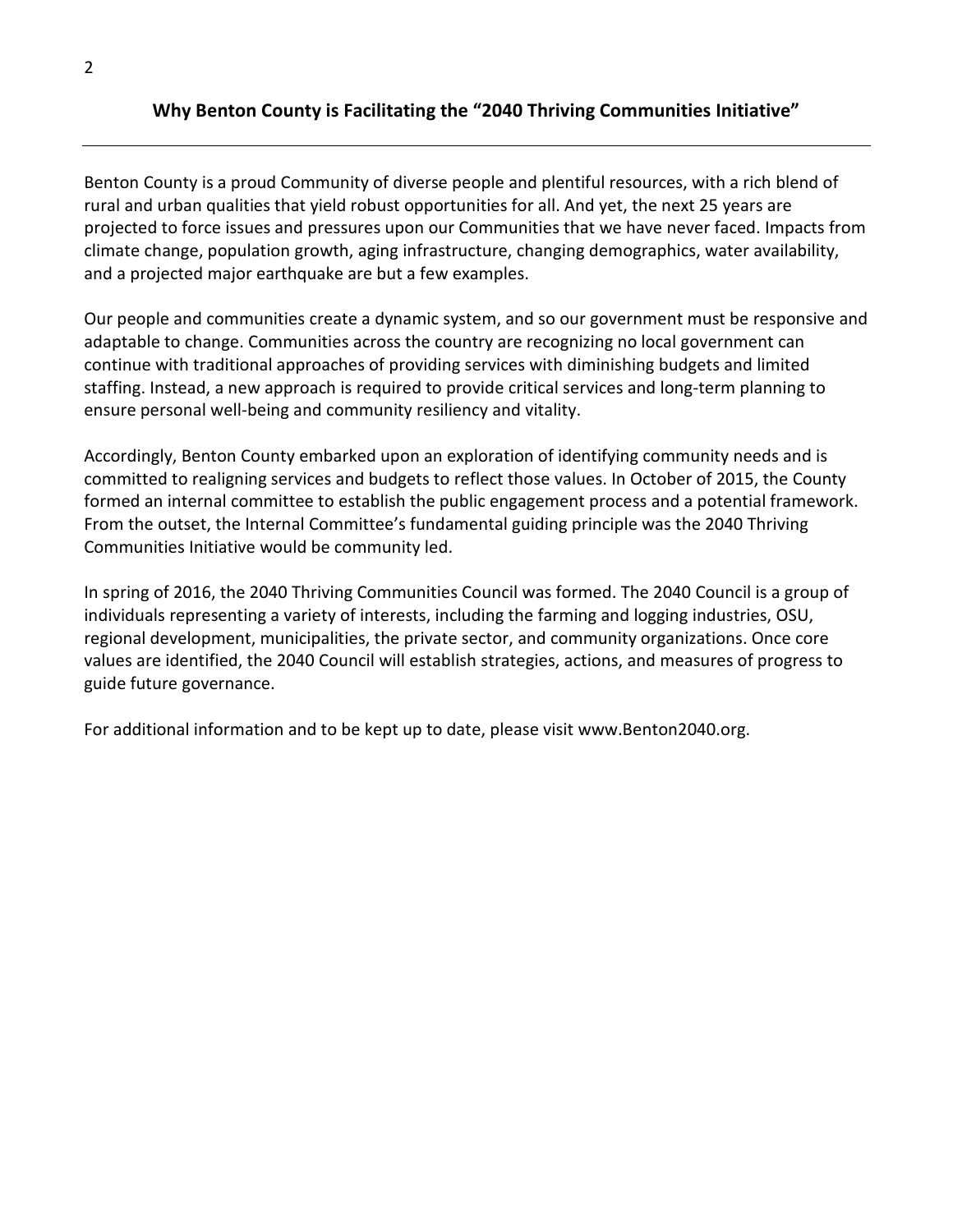# **2040 Thriving Communities Council: Membership**

| <b>Name</b>             | <b>Title, Company / Profession</b>                                              | Affiliations, Boards, Commissions,                                                                                                                                                                                                                                                                                                                    |
|-------------------------|---------------------------------------------------------------------------------|-------------------------------------------------------------------------------------------------------------------------------------------------------------------------------------------------------------------------------------------------------------------------------------------------------------------------------------------------------|
|                         |                                                                                 | <b>Community Groups, etc.</b>                                                                                                                                                                                                                                                                                                                         |
| <b>Vince Adams</b>      | Extension Educator, College of Public<br>Health & Human Sciences, OSU           | 509J School Board; Central Willamette Community<br>Credit Union Board; Corvallis Sustainability Coalition;<br>South Corvallis Planning Group                                                                                                                                                                                                          |
| <b>Yazmin Brambila</b>  | Executive Director, Casa Latinos<br>Unidos de Benton County                     | Casa Latinos Unidos de Benton County; Board Member,<br>Old Mill Center; Organización de Latinas Unidas (OLU)                                                                                                                                                                                                                                          |
| <b>Theresa Conley</b>   | Albany Area Metro Planning<br>Organization Manager, Oregon<br>Cascades West COG | Cascades West Area Commission on Transportation<br>Technical Advisory Committee (CWACT-TAC); Corvallis<br>Transportation System Plan (TSP) Steering Committee;<br>Linn Benton Health Equity Alliance                                                                                                                                                  |
| <b>Gerald Dyer</b>      | Graduate Student, OSU                                                           |                                                                                                                                                                                                                                                                                                                                                       |
| <b>Elizabeth French</b> | Vice President, CH2M                                                            | Corvallis Public Schools Foundation; Friends of the<br>Willamette Valley National Wildlife Complex; Benton<br>County 4-H Association; Corvallis Chamber of<br>Commerce; Benton County Economic Development<br>Advisory Board; Eugene Airport Citizen's Advisory<br>Commission; Leadership Corvallis Advisory Board;<br>Corvallis Corporate Roundtable |
| <b>Tom Gerding</b>      | President, Gerding Builders                                                     |                                                                                                                                                                                                                                                                                                                                                       |
| <b>Matt Gordon</b>      | Pastor, First Christian Church                                                  | Benton County Interfaith Association; Downtown<br>Ministerial Association;<br>Corvallis Daytime Drop-In Center; Stone Soup of<br>Corvallis; Central Park Area Neighborhood Association;<br>Pastoral Counseling Center                                                                                                                                 |
| <b>Jim Gouveia</b>      | Staff Counselor, OSU                                                            | Board Member, CCO/IHN Samaritan Health                                                                                                                                                                                                                                                                                                                |
| <b>Pat Hare</b>         | City Manager, Adair Village                                                     |                                                                                                                                                                                                                                                                                                                                                       |
| <b>Peter Kenagy</b>     | Farmer                                                                          | Board Member, Benton County Farm Bureau; Benton<br>County Soil & Water Conservation District Committee<br>Member; Cooperative Weed Management Area                                                                                                                                                                                                    |
| <b>Ken Kenaston</b>     |                                                                                 | Chair, Benton County Planning Commission                                                                                                                                                                                                                                                                                                              |
| <b>Peggy Lynch</b>      | Citizen Advocate                                                                | Natural Resources Coordinator, League of Women<br>Voters of Oregon Action Team; Member, League of<br>Women Voters Corvallis                                                                                                                                                                                                                           |
| <b>Jeremy Monroe</b>    | Director, Freshwaters Illustrated                                               |                                                                                                                                                                                                                                                                                                                                                       |
| <b>Jim Moorefield</b>   | Executive Director, Willamette<br>Neighborhood Housing Services                 | Linn Benton Health Equity Alliance; City of Corvallis<br>Housing Development Task Force; Benton County<br>Housing Opportunities Action Committee; Oregon<br><b>Housing Alliance</b>                                                                                                                                                                   |
| <b>Michael Pope</b>     | Executive Director, Greenbelt Land<br>Trust                                     | Marys River Watershed Council; Central Park<br>Neighborhood Association; Coalition of Oregon Land<br>Trusts                                                                                                                                                                                                                                           |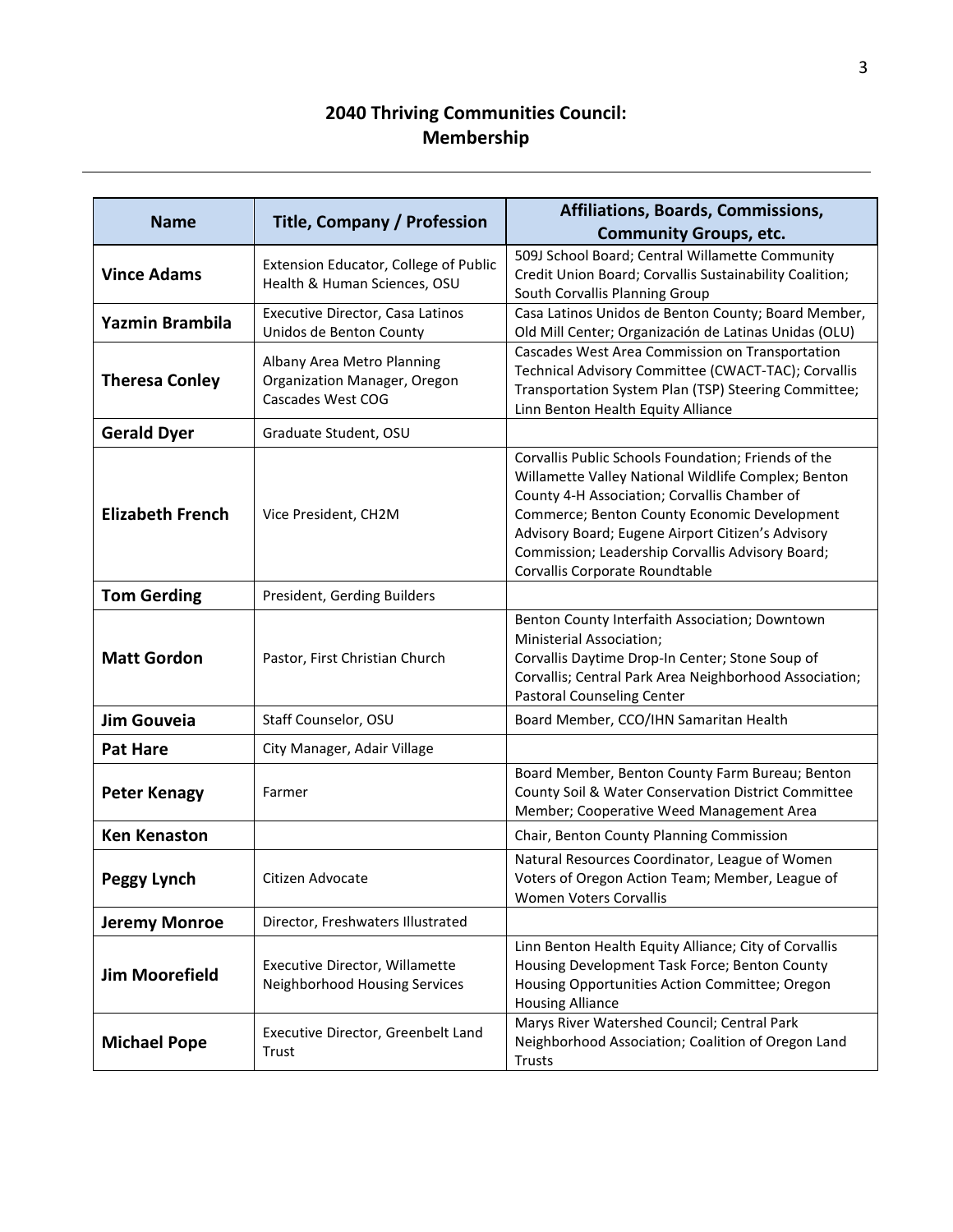# **2040 Thriving Communities Council: Membership (cont.)**

| <b>Name</b>                        | <b>Title, Company / Profession</b>                         | Affiliations, Boards, Commissions,<br><b>Community Groups, etc.</b>                                                                                                                                                                                  |
|------------------------------------|------------------------------------------------------------|------------------------------------------------------------------------------------------------------------------------------------------------------------------------------------------------------------------------------------------------------|
| <b>Paul Smith</b>                  | Executive Director, Strengthening<br><b>Rural Families</b> | Center for Nonprofit Stewardship; Linn-Benton Health<br>Equity Alliance; Parenting Success Network; 4-H;<br>Benton County Positive Youth Development Coalition;<br>Governing Board, Linn-Benton Lincoln Early Learning<br>Hub; Oral Health Coalition |
| <b>Jim Swinyard</b>                | Retired, Benton County Sheriff                             | Director, Oregon State Credit Union; Greater Corvallis<br>Rotary Club; Trustee, Corvallis First United Methodist<br>Church                                                                                                                           |
| <b>Ellen Tappon</b>                | Retired, Hewlett Packard                                   | Chair, AFRANA; Facilitator, South Benton County<br>Recreation Alliance; Steering Committee, Marys Peak<br>Alliance; BC Natural Areas and Parks Advisory Board;<br>Master Gardener & Master Naturalist; Mid-Valley Bike<br>Club                       |
| <b>Sharon</b><br><b>Thornberry</b> | Rural Communities Liaison, Oregon<br>Food Bank             | Board Member, Bread for the World & Bread for the<br>World Institute; Leadership Team, Closing the Hunger<br>Gap; Advisory Council, OSU Small Farms & Community<br>Food Systems Center; Oregon Community Food<br><b>Systems Network</b>              |
| <b>Marc Vomocil</b>                | Vice President Forestry, Starker<br>Forests, Inc.          | Corvallis Sister City Ukraine Council; Friends of Corvallis<br>Police Board; Corvallis Lions Club Board; Corvallis Parks,<br>Natural Areas, and Recreation Advisory Board; Red<br>White Blue Music Festival Committee                                |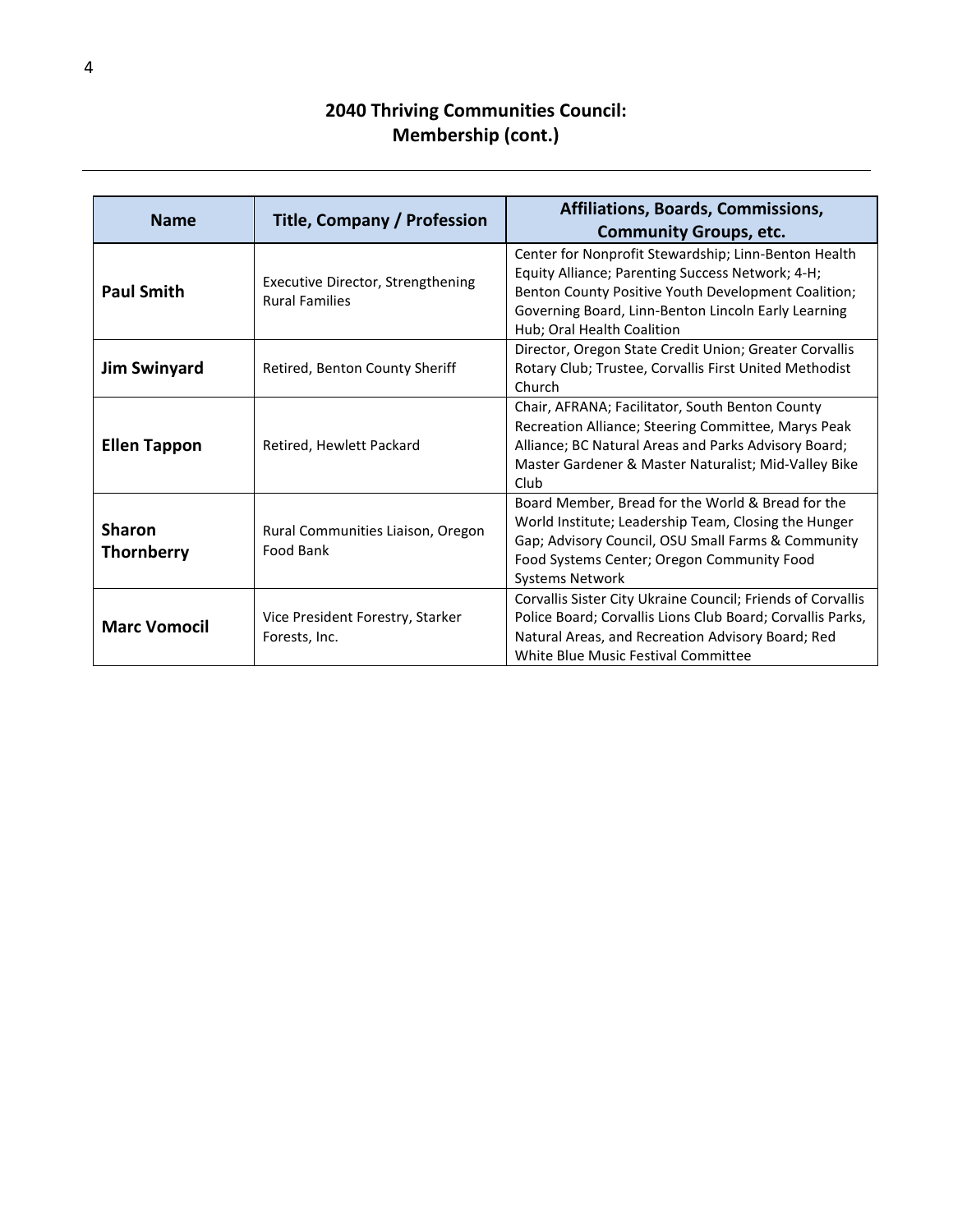# **2040 Thriving Communities Council: Meeting Ground Rules (Adopted August 7)**

### **Meeting Dialogue**

- $\triangleright$  Value Open Discussion: Safe opportunity for everyone to share voice, thoughts, & opinions
- Explore & capture 'Core Values' to guide the 2040 Initiative process & outcomes
- $\triangleright$  Everything is always on the table for discussion
- $\triangleright$  Speakers will try to be concise & stay on topic
- $\triangleright$  Facilitator will provide 'Bike Rack' for issues to be addressed soon

#### **2040 Council Deliberations & Decision-Making**

- $\triangleright$  Respect each individual's internal process by allowing reflection during and between meetings
- $\triangleright$  Share input on an issue within one month; Afterwards, lack of feedback is consent
- $\triangleright$  Disagree with grace & civility ("No fisticuffs")
- ▶ Staff/Facilitator will provide 'Check-Ins' on meeting agenda & during discussion
- $\triangleright$  Informal Voting: Thumbs up, down, or sideways for a temperature read or topical decision
- Formal Decisions: 2040 Council will strive for consensus {but formal decision-making process to be determined}

### **2040 Council Logistics**

- $\triangleright$  During meetings, Members & Staff will try to:
	- Place phones on silent & limit side conversations
	- Honor time commitments by starting and ending on time
	- Avoid too much focus on other community plans; it risks confining our perspective & awareness of opportunities
- $\triangleright$  Between meetings, Members & Staff will try to:
	- Be proactive & complete all assigned Action Items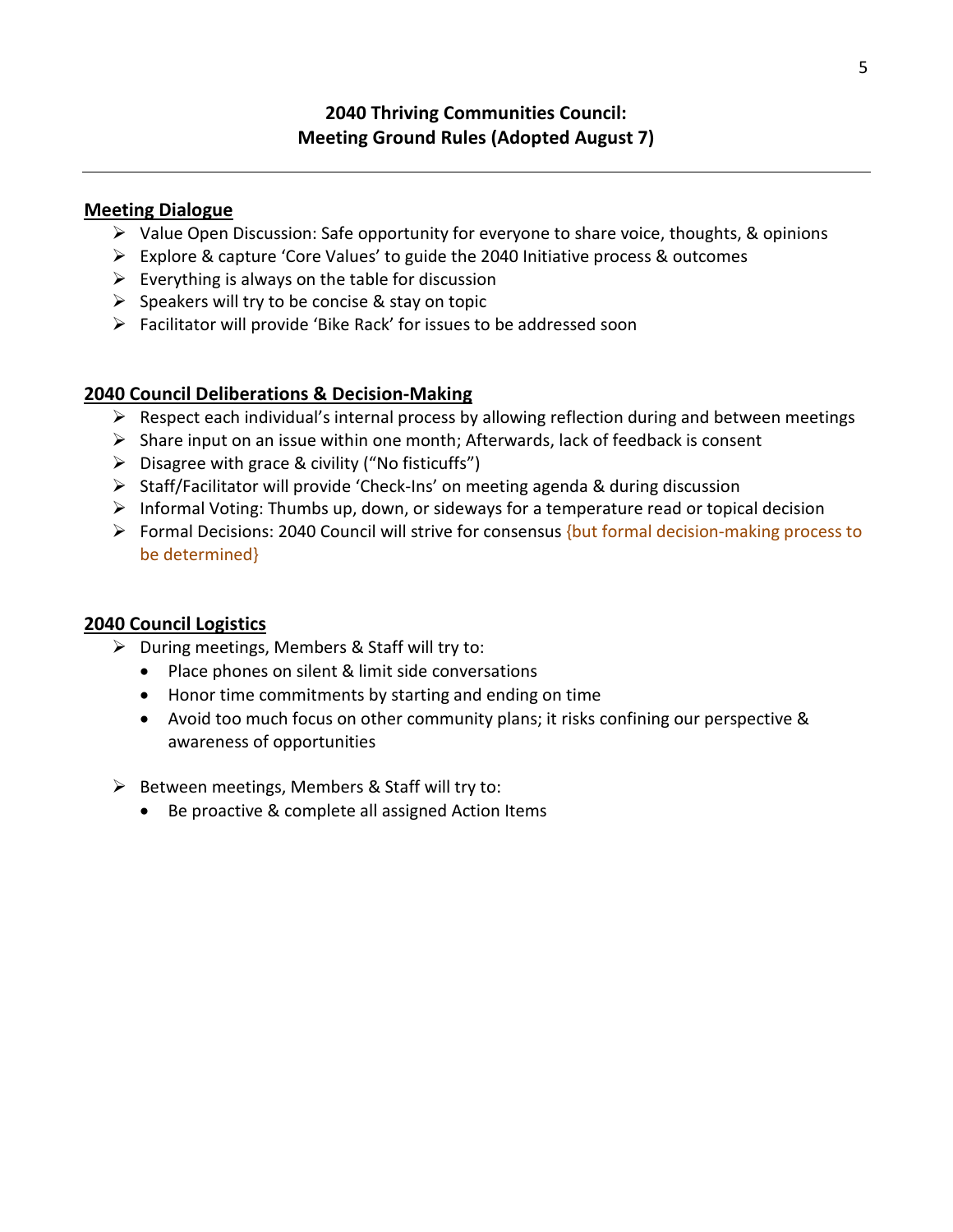# **2040 Thriving Communities Council: Desired Outcomes & Guiding Principles (Final Draft: January 3)**

### **Board of Commissioners' 2040 TCI Resolution Charges to Council:**

- Develop and articulate, with active community engagement that assures diverse participation and input, a countywide Vision Statement in which everyone who lives, works, learns, and plays in Benton County has equal opportunities to thrive in a livable, healthy, resilient, and sustainable community.
- Identify strategies and implementation actions to be implemented by community partners and governments that recognize systems-thinking and policy integration to achieve long-term, systemic solutions to dynamic community challenges and opportunities.
- Explore, capture, and annually publicize appropriate innovative and integrated benchmarks, measurements, and data to comprehensively assess community progress, including a Benton County Thriving Communities Index.
- Work and collaborate with our communities and partners to integrate the Vision Statement, strategies, and actions into their activities and operations.

### **Board of Commissioners' 2040 TCI Resolution Charge to Benton County Government:**

• Benton County is committed to adopt and institutionalize the 2040 Vision Statement, strategies, and actions into county culture, budgets, policies, initiatives, and operations.

### **Desired Outcomes & Guiding Principles of 2040 County Staff Working Group:**

#### **Engagement Process**

- (Re)Develop trust in government by Benton County communities
- Capture common culture, language, & story for Benton's future
- Educate, and be educated by, our people
- Differences will be openly shared & respected
- Identify & earnestly connect with partners & individuals
- Engage & excite people to build a community-owned process
- Community members & their government are connected in new ways

#### **2040 Thriving Communities Initiative Plan**

- Must Not Sit on a Shelf!
- Focuses on long-term impacts to achieve our vision; not short-term efficiency to address crises
- Reinforces sense of place & sense of connection
- Reviewed, modified (if necessary), & re-adopted every 5 years
- Short-, medium-, & long-term actions & initiatives are identified
- Full integration into daily County government actions, initiatives, & policies (reduce inertia of silos); realignment of government services & departments; align with Benton County's budget & process
- Integrated activities are recognized, tracked, & publicized
- Collective, collaborative outcomes with identified community partners to move our initiative forward
- Easily accessible to public; community ownership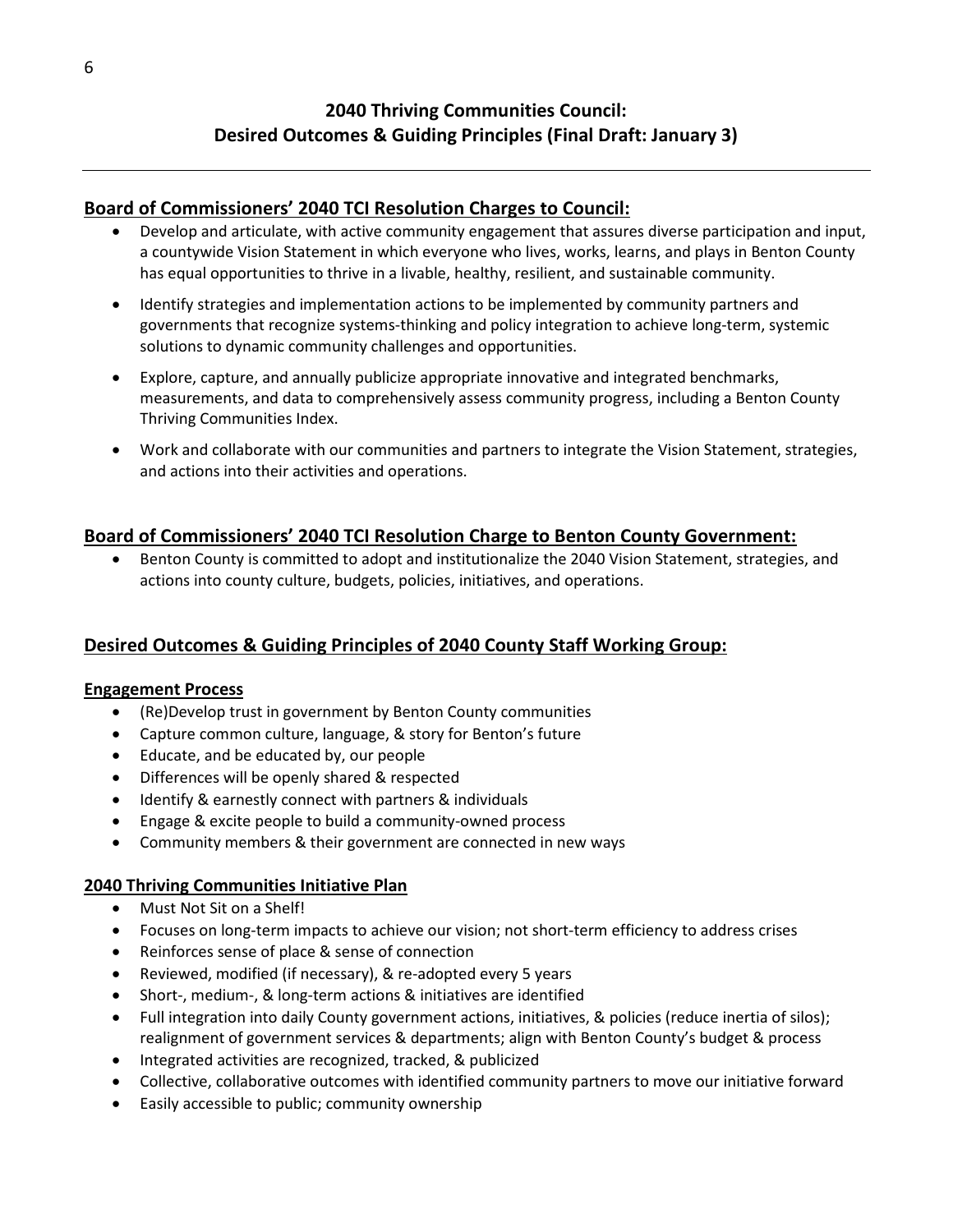# **Desired Outcomes & Guiding Principles of 2040 Council:**

#### **Guiding Principles**

- Build Relationships: Inclusive, open dialogue, transparent
- Recognition of integrated, interconnected nature & function of our challenges & solutions
- Identify Core Values within the concepts of livability, resiliency, sustainability, health, & equity
- Need to connect 2040 Initiative with everyday, local activities, while also addressing regional issues

#### **Engagement Process**

- New, creative, broad, and long-lasting community engagement; Mobilized community for action
- Inclusivity of all communities: not only long-time community activists, but also populations not usually reached (minority, rural, & non-English speaking), disenfranchised, and people who do not or cannot attend traditional public meetings

#### **Desired Outcomes – Themes**

- Some of the greatest values and outcomes of the 2040 Initiative will be the connections of different stakeholder groups, and a greater sense of community
- Identification of Benton County's Core Values; 2040 Initiative will strengthen elements that make our County a great place to live
- Full inclusion of Equity & Health throughout 2040 Initiative's components
- Identify & convey aspirational visions & strategies with tangible, integrated actions
- When identifying themes & core values, do not use siloed topics like transportation, environment, public safety, etc. Instead, identify systemic issues that require multiple, non-traditional partners
- Linkage with other planning processes; show the connections across plans
- Identify strategies that are multi-faceted, cross many sectors, and identify collective impact
- Integrated strategies will guide the identification of specific goals
- Address funding strategies and capacity building in needed areas
- Recognize the broader region and not in a bubble, and consistently apply rules across region

#### **Desired Outcomes – Operations & Tools**

- The 2040 Initiative outcomes will guide realignment of County structure, policies, and services, and will be fully connected with County budgets & operations
- Scenarios Planning: combinations of trends as affected by values, goals, strategies, & policies
- Holistic, innovative metrics that aptly measure progress & demonstrate interconnectedness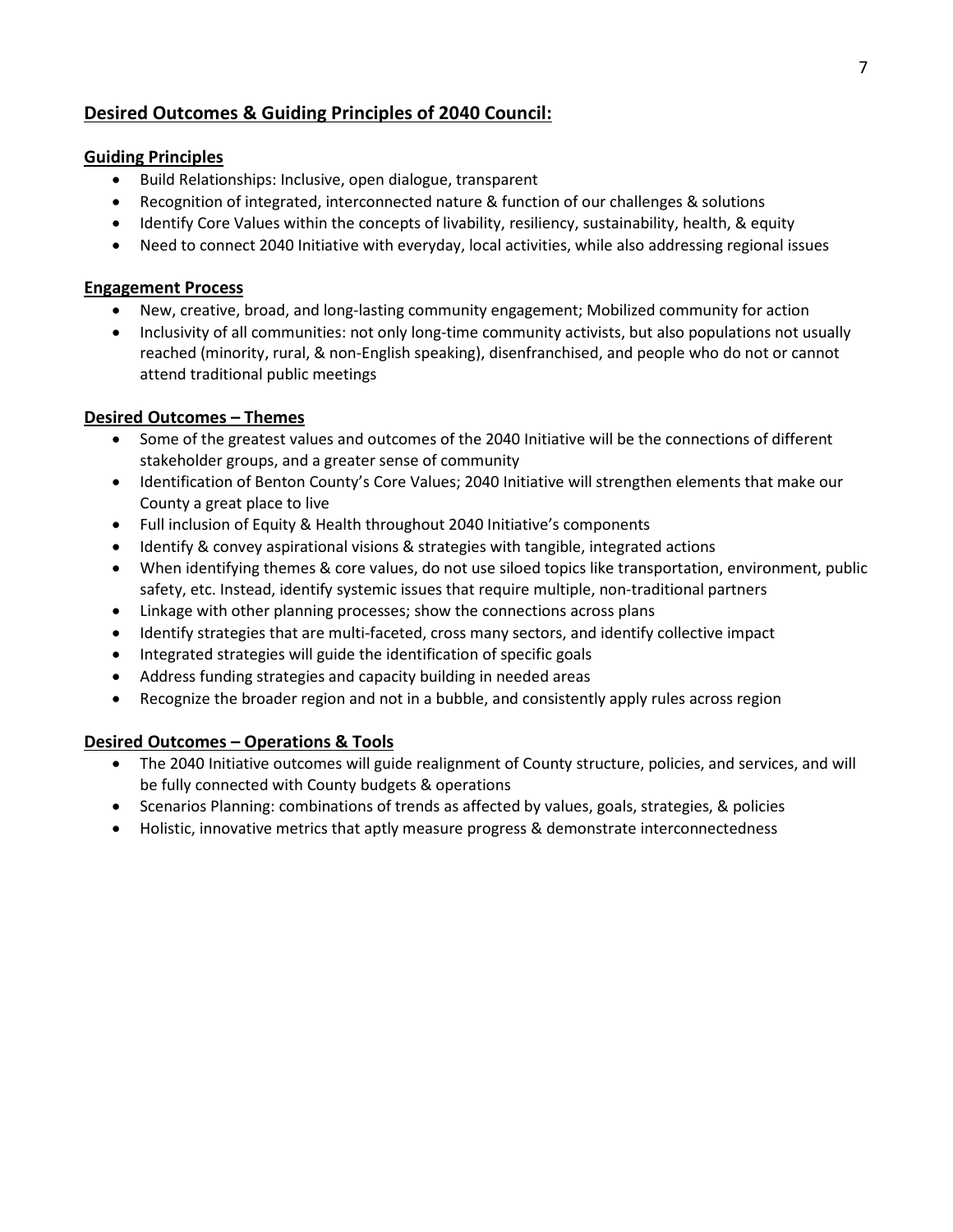### **2040 Thriving Communities Initiative: Draft Layout & Structure**

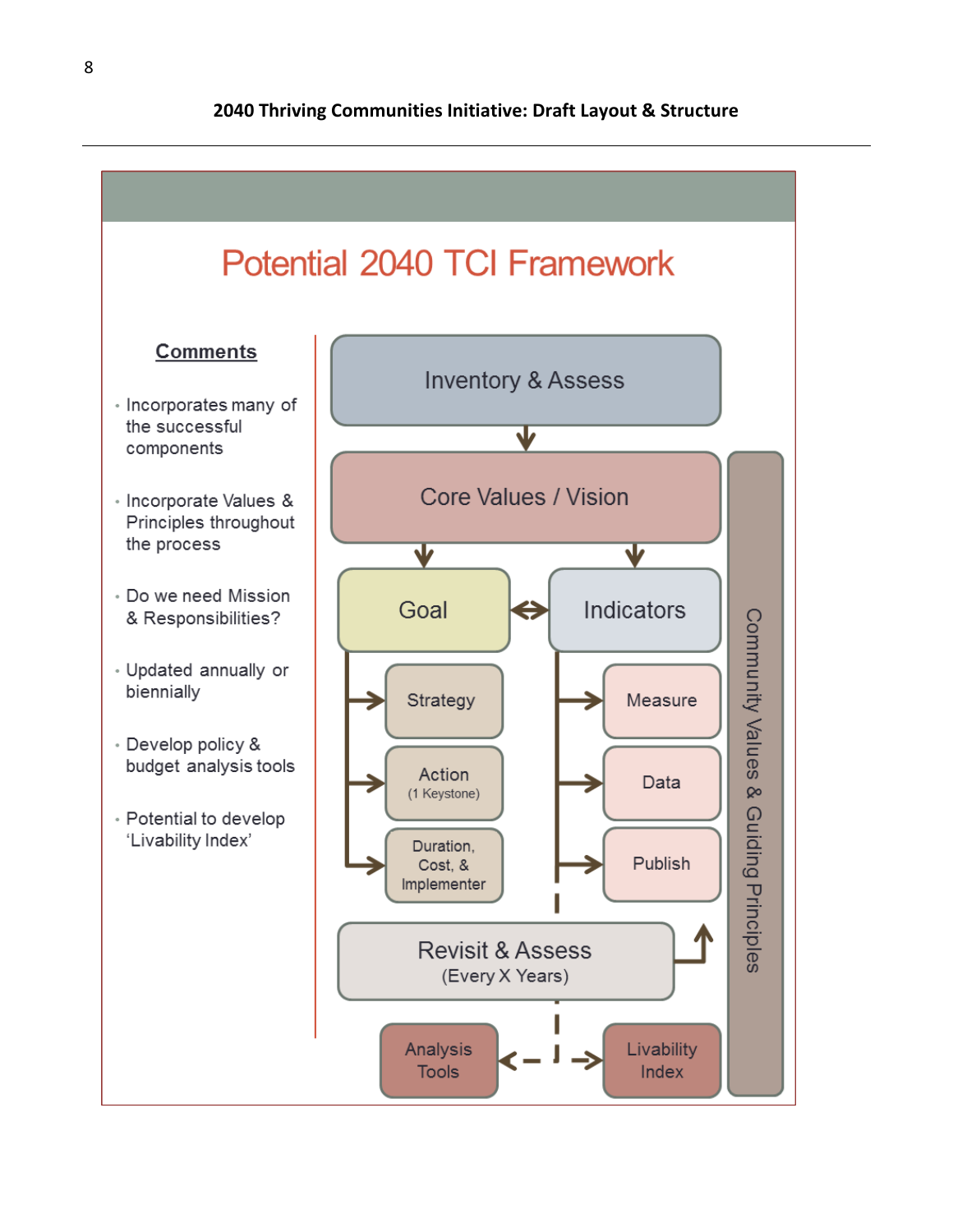### **Overview:**

The general intent of the 2040 Community Initiative is to first develop a series of respective Values that will guide future the Initiative's process and activities in order to develop a 2040 Vision of our Communities in 2040. The next step will be to galvanize and energize our partners to develop necessary actions to implement our collective vision. During this process, innovative indicators and metrics will be identified and subsequent data collected to track progress of our actions. Also, indicators and metrics will be holistic and outcome-based; not how many widgets were created, but are we making true communal progress. The third component – worked on in parallel with related initiatives – will be to institutionalize the Vision, Values, and Actions into the County budget & operations. A major Guiding Principle throughout the process is that the Initiative is a living document and effort and to ensure it will be assessed, modified, and updated long into the future.

### **Inventory & Assess Previous County Livability & Sustainability Efforts**

Status: Drafted

The first step will be to inventory past County efforts related to livability, sustainability, and similar initiatives. From this, a draft list of Values and Guiding Principles will be developed to present to the public & staff for feedback and edits.

#### **Staff & Public Engagement to Identify Core Values & Develop 2040 Vision**

Timeframe: Early Fall, 2016 – Winter, 2017

Led by the Council & in collaboration with community partners, a draft set of Guiding Principles and 2040 projections (demographics, environmental, etc.) will be developed. Once created, staff will engage Communities to develop a Vision for Benton County in 2040.

#### **Develop Strategies & Benchmarks to Achieve 2040 Vision**

Timeframe: Winter, 2017 – Summer, 2017

Once the 2040 Vision is developed, appropriate Strategies and Benchmarks will be identified and assigned to achieve our Vision. The level of detail of actions associated with the Strategies will be developed at that time.

### **Institutionalize a Subset of Vision & Actions into County Budget & Operations**

Timeframe: Winter, 2017 – June, 2017

From a government perspective, institutionalizing the Vision & Actions is paramount. The key elements from the Vision and Actions must be fully integrated into future County budgets and departmental operations.

### **Continual Assessment, Data Publication, & Modifications; Leading to Full Implementation**

Timeframe: June, 2017 – June, 2019

Constant assessment and adaptation will be core elements of the Action Plan. Further, data and reports will be publicly released and showcased. The 2040 TCI Workplan will be fully integrated into County government by the next biennial budget in June, 2019.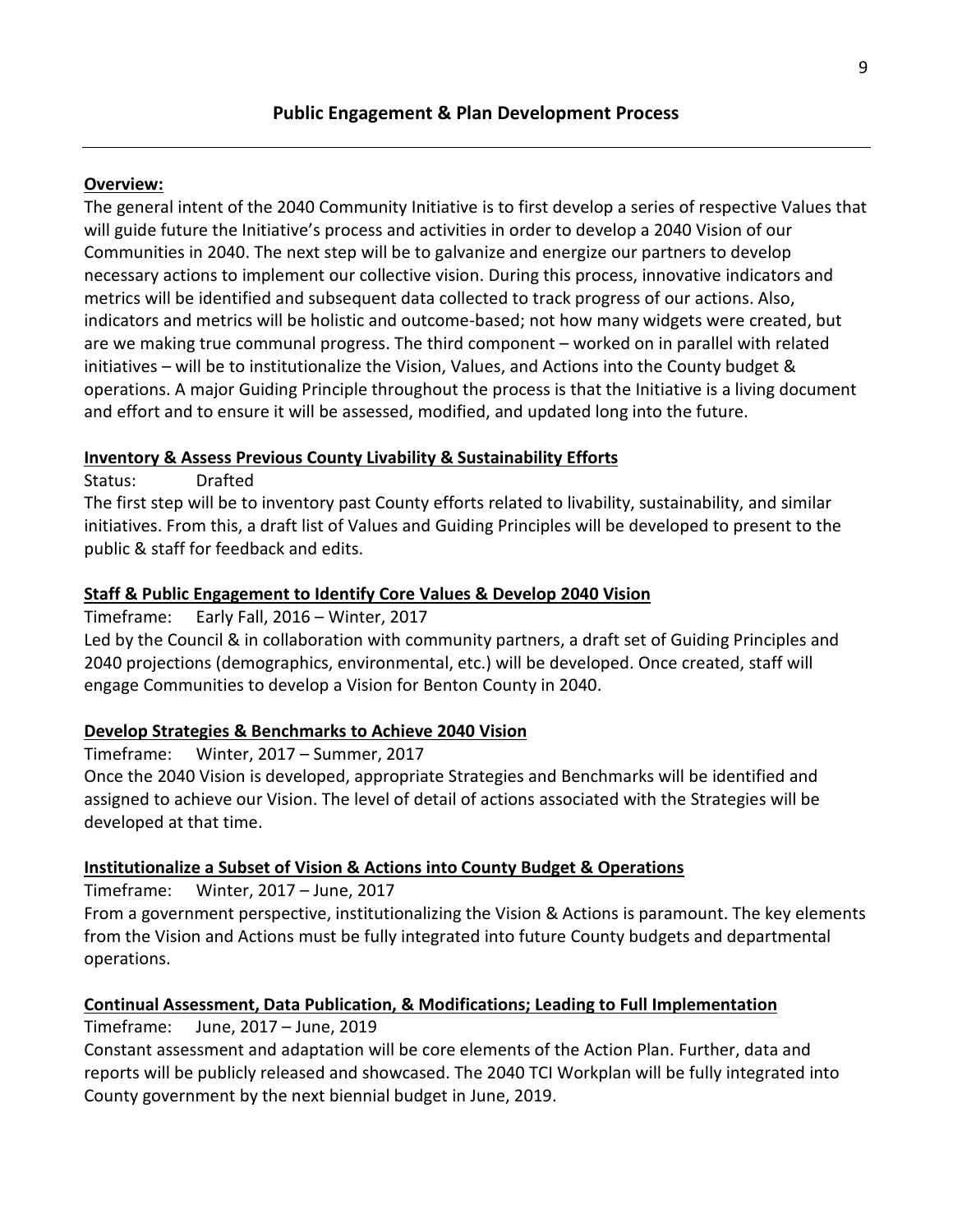#### **Draft Timeline & Schedule**

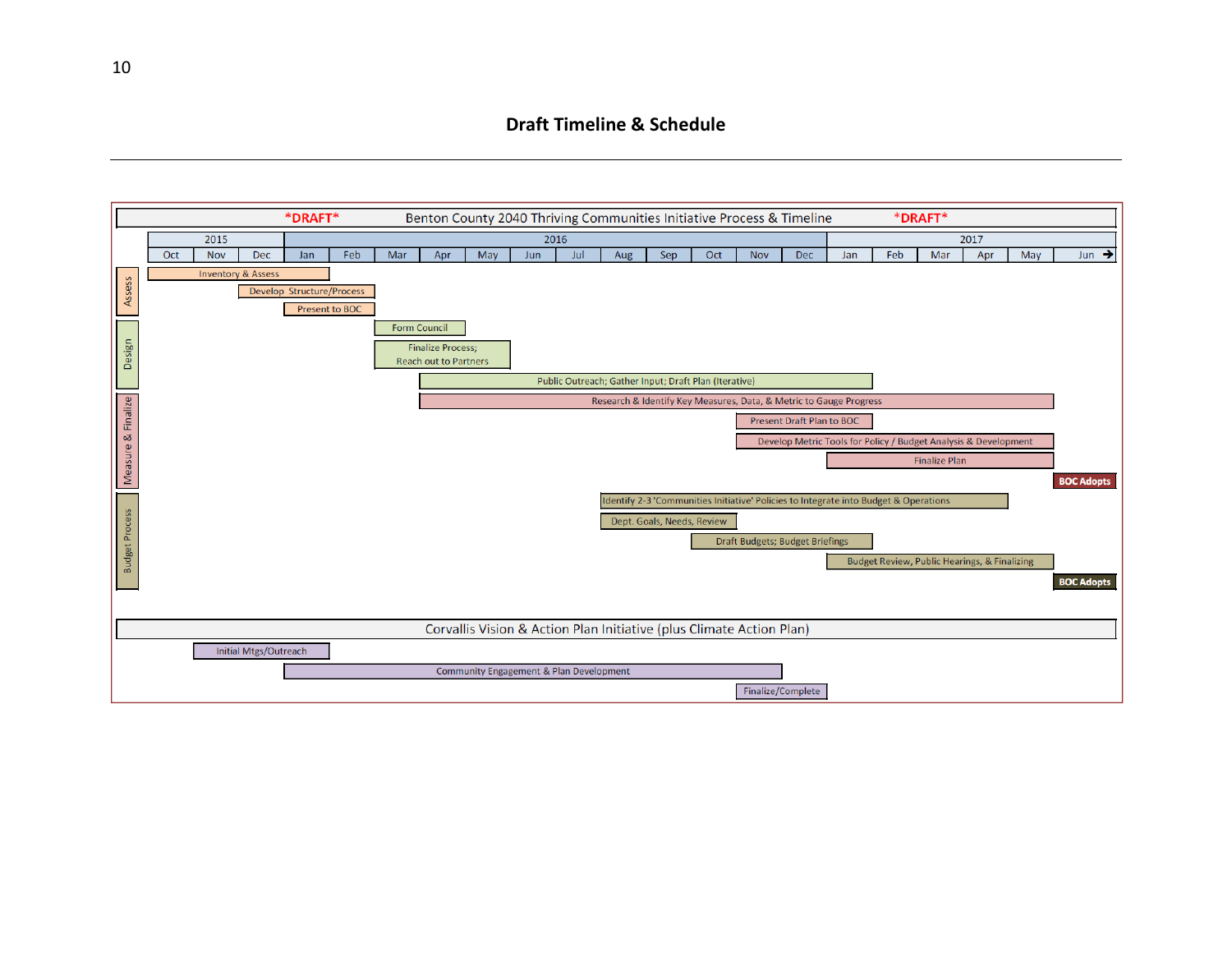# **APPENDIX A**

## **"Benton County 2040 Thriving Communities Initiative"**

*People Thriving in Livable, Healthy, Equitable, Sustainable, & Resilient Communities*

The following is the Benton County Internal 2040 Initiative Committee's Draft Framework that was developed prior to the official 2040 Thriving Communities Initiative Council was formed. This text and themes were shared with the 2040 Council at the initial meetings and discussed.

#### **Who is the 'We'? Who are the 'People'?**

Everyone who lives, works, learns, and plays in Benton County, including our underserved and hard to reach populations. Not just the usual suspects that show up at meetings, and not only our friends, family, & neighbors. Rather, the most important Community members are the ones we may not see everyday. They are the hidden backbone of our community. By employing a systems approach with innovative, integrated metrics, our Community can create a dynamic infrastructure to prepare ourselves for an uncertain future. We – Benton County – can become the new benchmark for Oregon and beyond.

#### **Draft Definitions:**

|             | Community: Where & how do we live?<br>A body of people; Feeling of identify & fellowship as a result of sharing common<br>values, sentiments, & goals.                                                                                                       |
|-------------|--------------------------------------------------------------------------------------------------------------------------------------------------------------------------------------------------------------------------------------------------------------|
| Livability: | Can we – and do we want to – live here?<br>The human experience of Place, Connection, and Engagement; A community<br>where people want to $-$ and can affordably $-$ live, work, and play.                                                                   |
|             | Sustainability: Can we keep doing what we're doing forever?<br>Living within environmental, economic, and social means, and not impeding<br>future generations to do the same.                                                                               |
| Resiliency: | Can we quickly & effectively rebound from adversities?<br>Implementing safeguards to adequately react to & recover from sudden,<br>unforeseen economic, societal, and environmental shocks.                                                                  |
| Equity:     | Who are we and how do we treat each other?<br>Recognition that people's race and ethnicity, sex, gender identity, age, disability,<br>socioeconomic status, and geographic location all contribute to an individual's<br>ability to fulfill their potential. |